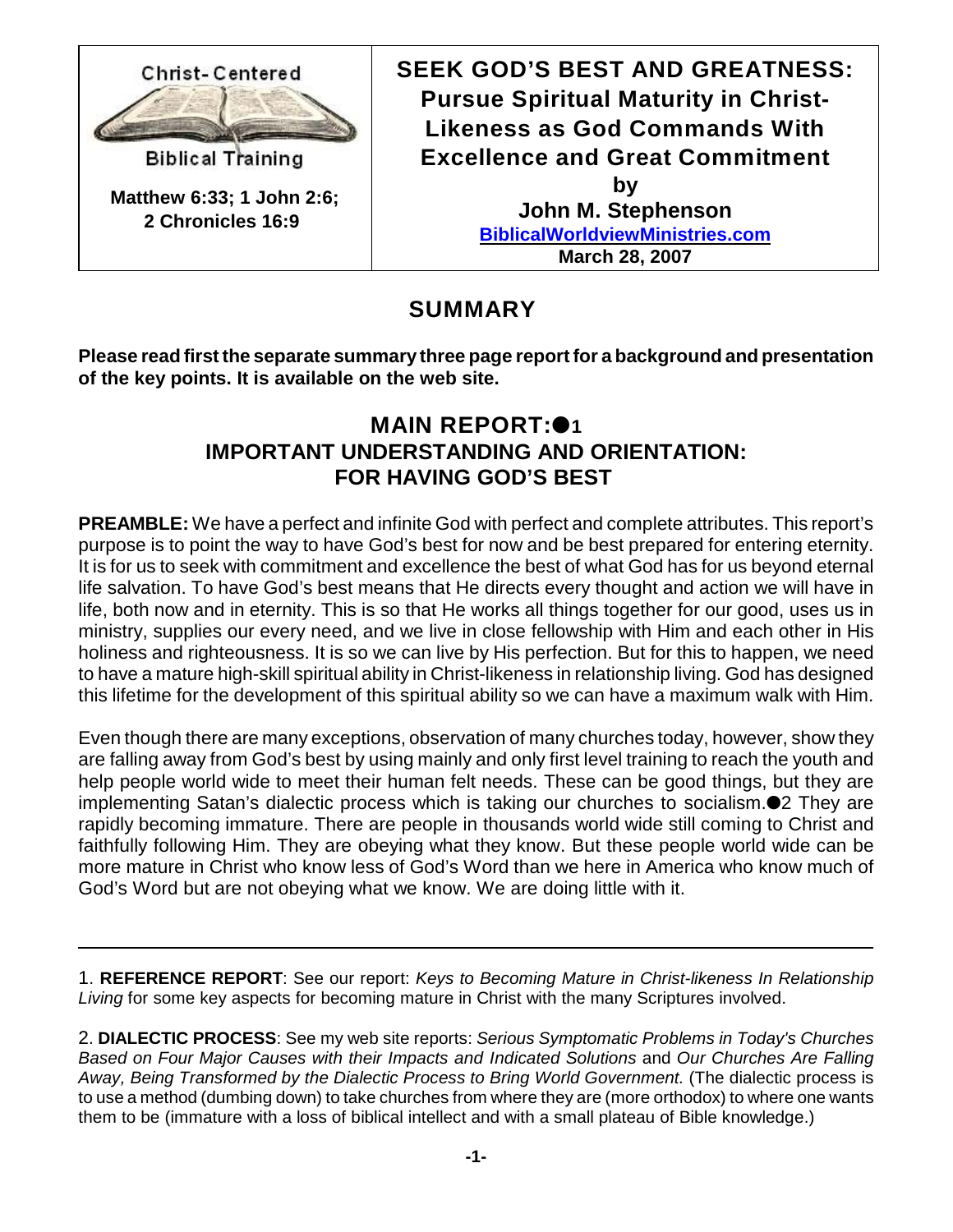**PURSUING GOD'S BEST: The Bible teaches in several places that we, as believers in Christ's Cross, should pursue maturity in Christ-Likeness so we become to the full stature of Christ, being perfect and complete lacking in nothing.**34 This maturity is needed so we can know and relate to our perfect God in a maximum way, both now, but especially in eternity, Having this maturity, we would live in His depth-breadth in His holiness and righteousness by faith and sacrificial love in close fellowship with Him and each other. The reason we are here is to gain this maturity so that we can respond to God in high-skill spiritual capability as He directs our lives. It is so we can live in His perfection. We should train our people to help evangelize our complete local areas, particularly the children and the youth. To gain maturity, we need a training that includes doctrine, but is life centered. The concept is not so much to teach the Bible, even though we will do this, but instead to use the Bible to train people to walk with God. Instead of having a Bible school, we want a discipleship training center.

We should train with the Bible's deeper things and not use only first-level and Gospel training. God is the only one who can direct our lives to be perfect, holy, righteous, true, and without sin. In eternity, we will live in the Glory of His Perfection. He will direct every thought and action we will have. He will be God all in all. This makes Him God in our experience. Apart from this relationship, there is nothing.

Example Scriptures for becoming mature in Christ-likeness:

*Hebrews 6:1 - Therefore leaving the elementary teaching about the Christ, let us press on to maturity ....*.

We must train in the depth-breadth of God's Whole counsel instead of mainly and only using first level or fundamentals training. To train with only first-level training is sin.

*Acts 20:26-27 - "Therefore I testify to you this day, that I am innocent of the blood of all men. "For I did not shrink from declaring to you the whole purpose of God.*

*2 Timothy 3:16 - All Scripture is inspired by God and profitable for teaching, for reproof, for correction, for training in righteousness;*

Gain Maturity

3. **GOD COMMANDS THAT WE PURSUE MATURITY IN CHRIST**: See Matthew 28:18-20; 2 Corinthians 10:5; Galatians 4:19; Ephesians 3:19; 4:11-13; Colossians 1:28; Hebrews 6:1; 11:35; James 1:2-4. Gaining maturity in Christ-:Likeness is not a do it yourself activity. It can only happen when we learn and apply Scripture and God works out the maturity in us. It is developed by our appropriately responding to God's leading in every area of life. Our maturity can only be measured by God. *The degree of our maturity is the degree that we respond to God's leading in every area of life in comparison to how Christ, being perfect, would respond if He were to act in our place*. In eternity, our response to God will be without sin because He will lead us only according to our ability to respond.

4. **MATURITY**: None of us are mature as we want to be, ought to be, can be, and should be. We all need work. I know that I do. We can help each other here. The issue is are we pursuing maturity and to what degree of excellence? Are we helping each other?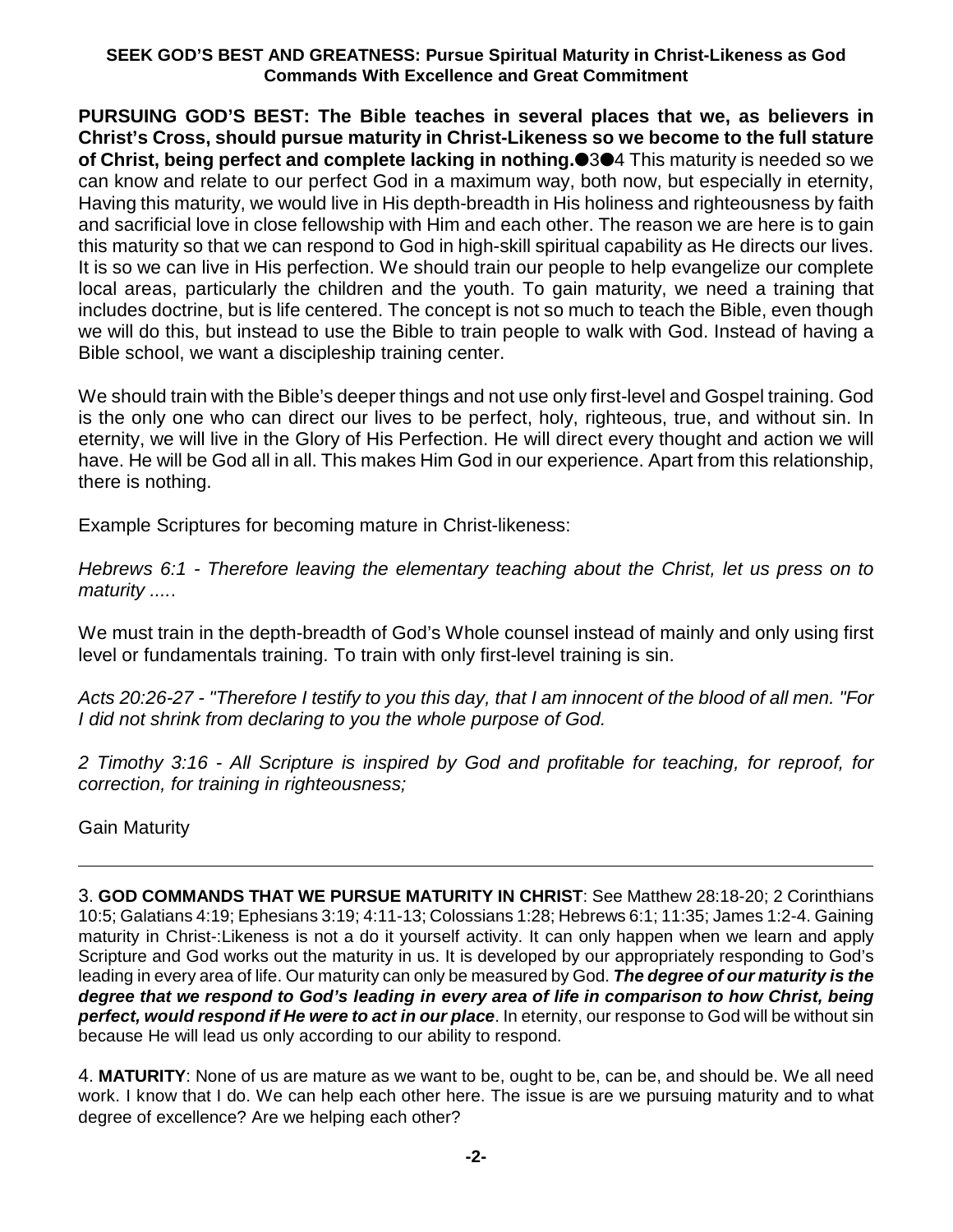*Ephesians 4:13 - until we all attain to the unity of the faith, and of the knowledge of the Son of God, to a mature man, to the measure of the stature which belongs to the fulness of Christ.*

*Colossians 1:28 - And we proclaim Him, admonishing every man and teaching every man with all wisdom, that we may present every man complete in Christ.*

*James 1:2-4 - Consider it all joy, my brethren, when you encounter various trials, knowing that the testing of your faith produces endurance. And let endurance have its perfect result, that you may be perfect and complete, lacking in nothing.*

# **WHERE DO WE BEGIN TO BECOME MATURE IN CHRIST?**

## *In my understanding, the overall and major concept in becoming mature in Christ is to learn to live as He lives:*

*1 John 2:6 - the one who says he abides in Him ought himself to walk in the same manner as He walked.*

## *We must begin here. Our Lord is our only role model. So how did He walk?*

He lived out what the Father was doing in Him. So when people saw Him, they saw the Father.

Christ lives out and does the works only by what comes from the Father as a source and is working in Him (John 5:19-20). Our Lord did nothing on His own initiative, from Himself as a source (John 5:30; 8:28; 14:10). And when He lives this way, when people observe Him, they do not spiritually see Him, because He, from Himself, is doing nothing. They, instead, see God the Father as Christ lives out and speaks what the Father is doing in Him (John 14:6-12). Thus, He could say that He who has seen Me has seen the Father (John 14:9-11). Thus He and the Father were one (John 10:30). We are to live this way so that people will see the Father in us. This requires people to know the Bible so they can recognize the Father in Him and in us. We need to know the Bible to determine that the leading we are getting is from God and not from ourselves, the world, or the devil.

*John 5:19-20 - Jesus therefore answered and was saying to them, "Truly, truly, I say to you, the Son can do nothing of Himself, unless it is something He sees the Father doing; for whatever the Father does, these things the Son also does in like manner......*

*John 5:30 - "I can do nothing on My own initiative. As I hear, I judge; and My judgment is just, because I do not seek My own will, but the will of Him who sent Me.*

*John 14:9-11 - Jesus said to him, "Have I been so long with you, and yet you have not come to know Me, Philip? He who has seen Me has seen the Father; how do you say, 'Show us the Father'? "Do you not believe that I am in the Father, and the Father is in Me? The words that I say to you I do not speak on My own initiative, but the Father abiding in Me does His works. "Believe Me that I am in the Father, and the Father in Me; otherwise believe on account of the works themselves.* **(Living this way, we will have works that demonstrate that the Father is in us and**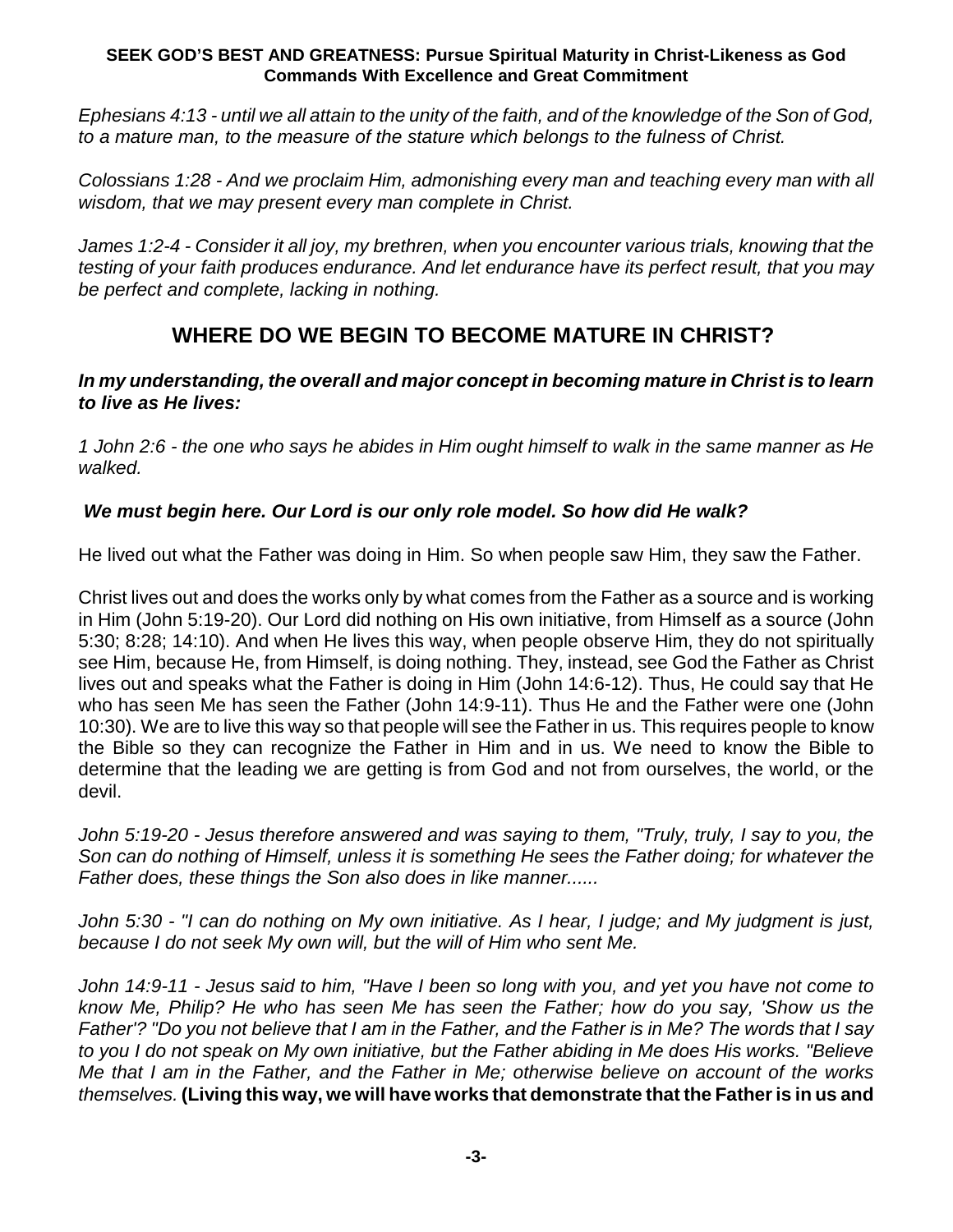## **we are in the Father.)**

*John 10:30 - "I and the Father are one."*

**This is how we are to live, doing only what comes from the Father as a source.** This is how people learn of God the Father from a life that is lived. It is learned by others as we serve them sacrificially from love. We need to be there for each other.

This life should be learned, developed, and practiced. Such a life today would mean that **all** things we do for direction should be found in and taken from the Bible. We must believe that all we are doing is coming from God. Thus, we need to check all that we are doing against Scripture in order to know that it is from God. Everything that God will lead us to do will be in Scripture somewhere and in some manner. *We must not decide from ourselves what we are to do for direction apart from the Bible as many churches appear to be doing today.*

*Thus, it appears that there is a major way by which we can know and relate to God the Father. This is by observing His life in us as we live out what He is directing.* This is when we, as believers in Christ, are thinking and acting, only by what comes from Him as a source. Then when others see us, ideally, they will see the Father because we, from ourselves as a source, are doing nothing. Being a Christian, we will work the works the Father is working In us. The works demonstrate whether or not we are Christians. We can have works and methods Thar are not in the Bible and thus, are not divine works. The latter is occurring in many churches today raising questions as to whether or not they are Christian churches and/or are being led by people who are Christians.

Because God works different things in us as believers, we can know more of who and what the Father is like in a greater comprehension by observing one another in composite. However, as stated, we need to have the Bible background to know that is coming from the Father. *Our Lord told Satan, "It is written."*

Because God the Father is Omnipresent and deals with billions of people everywhere all at the same time, it appears very unlikely that we will ever see God the Father physically - at a single place in space. We will see Him in a spiritual relationship sense in each other and especially in the Lord Jesus Christ. We can know that He is living out what comes from the Father in heaven because we will most likely receive some new Bible for our understanding.

It appears that in heaven we will live in new physical resurrection bodies (John 5:28-29; 1 Corinthians 15:42) so that we will not be living in a spiritual body sense. We will have the bodies that allow us to see the Lord as He is (1 John 3:2). Thus, it appears very important that we carry out the command to pursue maturity now in our own people and no longer mainly teaching over and over again the fundamentals of the faith, just for the sake of new people. Again, apart from knowing and relating to God, there is nothing.

*Hebrews 6:1 - Therefore leaving the elementary teaching about the Christ, let us press on to maturity, not laying again a foundation of repentance from dead works and of faith toward God,*

**DIVINE NATURE:** When we became Christians we received a new divine nature that cannot sin.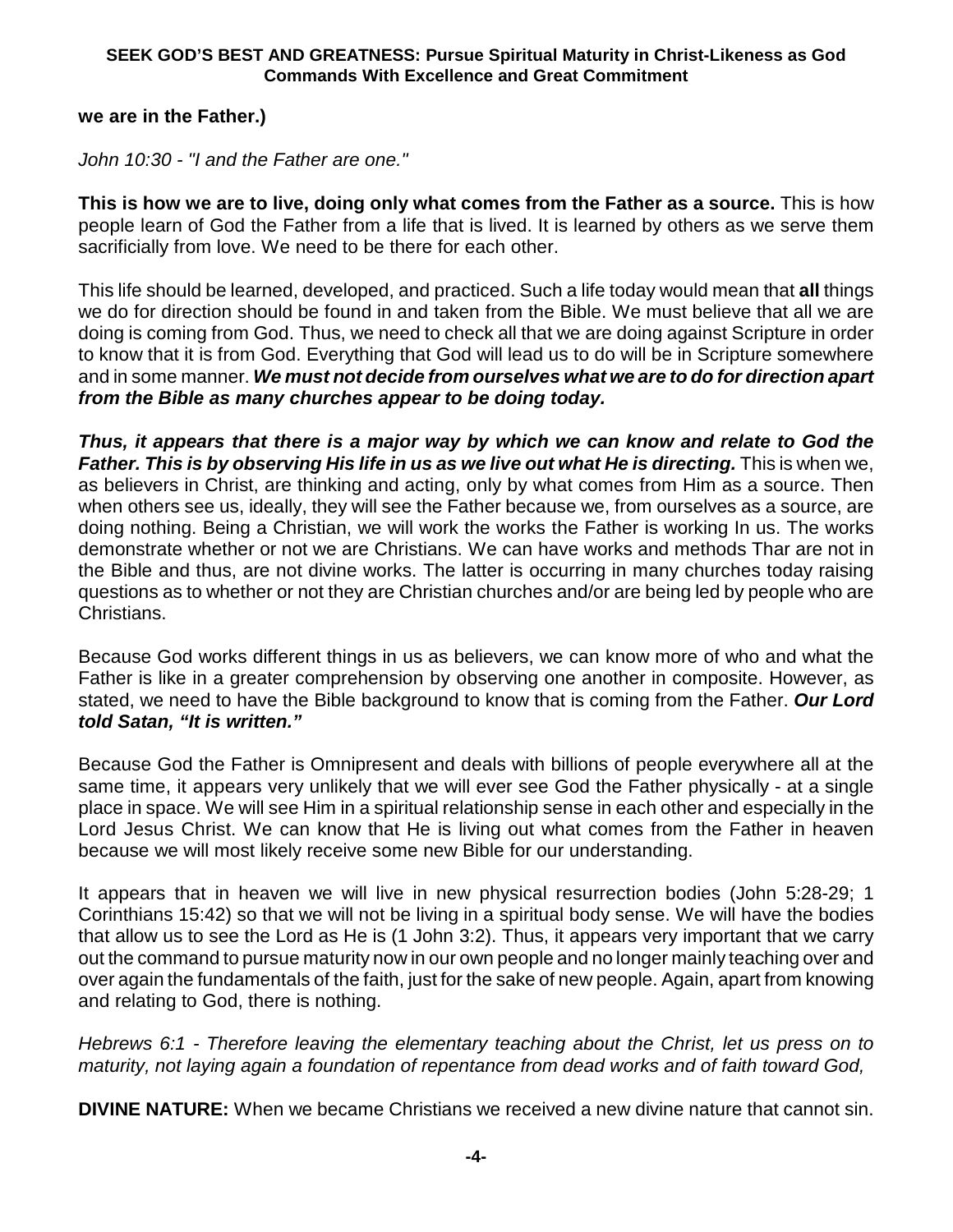It can only take direction from God. It cannot take independent action. This is the nature that we train to have maturity in Christ-likeness. This is the nature we will take with us to heaven. (Our sin natures or flesh, at that time, that we still have now, will be taken from us.)  $\bullet$ 5

It appears that our learning ability to know initially of heavenly things and have a closer walk with God can depend upon the maturity of our faith, love, and relationship walk we have when we enter heaven. We will need some maturity to learn new promises and commandments as we enter heaven. Thus, to learn the most of God after we die and are in eternity, we should want to have the maximum maturity we can have as we enter. We will want the best we can have in heaven.

## **FOUNDATIONAL ASPECTS AND ESSENTIALS NEEDED BY WHICH WE GAIN SPIRITUAL MATURITY**

**ORIENTATION: The following elements, in my understanding, are necessary items in our trek to become mature in Christ. It certainly is not a complete list. None of us may know a complete list. But we can consider what we understand and what should be most central.**

**BASIC ESSENTIALS 6**: Several keys to becoming mature in Christ include: (1) worshiping, obeying, honoring, pleasing, and glorifying God; (2) living the godly life in relationship living patterned after Christ's walk with the Father by faith and sacrificial love; (3) helping to accomplish God's work of evangelism, discipleship, planting churches, building godly families and reaching out to the needy; and (4) believing and standing strong on the Christian Faith Doctrines. ( Each have their depth-breadth. There is much more detail.<sup>17</sup>) That which follows are necessary items that would be included in and are part of the listing.**8**

## 5. **DIVINE NATURE:** Romans 6:4; 1 John 3:9

*2 Peter 1:4 - For by these He has granted to us His precious and magnificent promises, in order that by them you might become partakers of the divine nature, having escaped the corruption that is in the world by lust.*

When we became Christians we received a new divine nature (a new creation) that cannot sin and cannot take independent initiative apart from God. It can only respond to God. This is the nature that we take to heaven with us. It is to be trained in this lifetime to become mature in Christ. We still have the depraved nature (the flesh) that wants to sin and sin it does. But the divine nature, not the depraved nature, now legally represents us. It is the new us.

6. **DOCUMENTS:** For mor details, see my web site documents: *God and His Greatness Must Be Central* and *Keys to Becoming Mature in Christ-likeness In Relationship Living.* I have taught these subjects in the adult Sunday School and in a home group for many years. I am available to help do training in these areas.

7. **REFERENCE REPORT:** See my report for more details: *Keys to Becoming Mature in Christ-likeness In Relationship Living Needed for Now and in Eternity.*

8. **PROMISES AND COMMANDMENTS:** See my document: *Living By God's Righteousness* that contains promises to memorize and commandments to obey.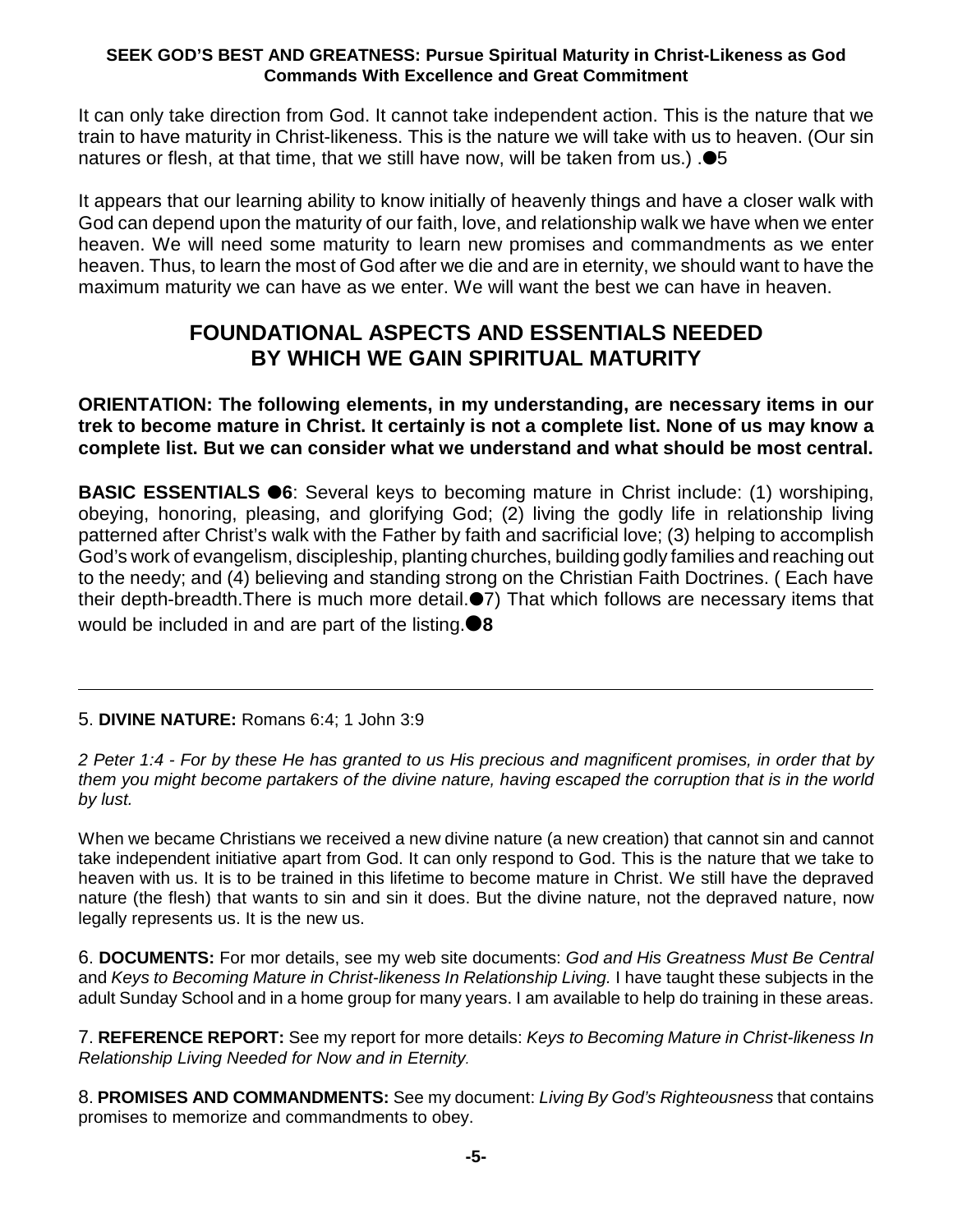**THE GREATNESS OF GOD MUST BE CENTRAL - When we appreciate God's Supreme Greatness and our pathetic spiritual poverty, we will let Him take charge and direct all of our lives. We will seek out His direction. His infinite Greatness is beyond our comprehension. He is perfect, most holy, and complete in all possible perfect attributes and character qualities. There is no sin or darkness in Him of any kind or of any amount. He has always existed and has eternal self existence. He has always known everything that can be known in the past, present, and future (omniscient). He is omnipresent and has infinite power (omnipotent). He is holy, righteous, and truth. Holy, holy, holy is our Lord God almighty. He has mercy, everlasting kindness, grace, and infinite love and glory. He is love and holy. He works with us on an impartial basis.9**

*In my view, if we have an appreciation of God's Greatness, we should want to know as much as we could about Him and have a most close and intimate fellowship and relationship with Him. Thus, we would pursue knowing God's Greatness and having maturity with excellence, aggressiveness, and commitment. We would learn to live by great faith and sacrificial love. We would act to find everything in the Bible that He wants for our direction and carry it out with commitment and excellence and to His degree and scope. We would know that He would be complete to provide all that we need for direction. We would do nothing else or less for direction. Knowing and doing these, we have a personal God. We would not invent things.*

*But what are we doing? What examples do we have to follow? What about you? What about me?*

**DIE TO SELF ALLOWING GOD TO REIGN OVER OUR LIVES: We must first die to being in charge. We must let God be in charge so that He, not us, works all things together for our good. We must lose our lives in this world in order to save them. The way we should live our lives must come from God, not from ourselves. If we attempt to save our lives, lving as we want, we will lose them. What does it gain a person to gain the whole earth, and lose their own life now and later in the Lake of Fire? (Matthew 16:24-26; Mark 8:38; Luke 9:23-25) Thus, we should take direction for our lives only from the Bible.** 

**The Christian life is to be lived by living out only what comes from God the Father as a source, never from ourselves as a source. This makes Him God. In eternity, we will all live this way.** This is a principle that should be learned, lived out, and experienced. This is the pathway to maturity in Christ-likeness. This is how our Lord Jesus lives. Can you visualize what this life is like? Are you pursuing it? What would make you think that you are? Am I pursuing it? As a leader, are you training your people to live this way, pursue it and how to pursue it? Do you have a curriculum that helps this to happen? Why not? What are the subjects? What ever has been the past, we can work to have the best future we can have.

9. **GOD'S ATTRIBUTES**: A listing summary of God's Attributes is Faithfulness, Glory, Grace, Holiness, Immensity, Immutability, Light, Long-Suffering, Love, Lovingkindness, Mercy, Omnipotence, Omnipresence, Omniscience, Provider, Righteousness, Self-Existence (Eternal Life), Sovereignty, Spirit, and Truth.(See our web site study: *The Attributes of God* for details and Scriptures.)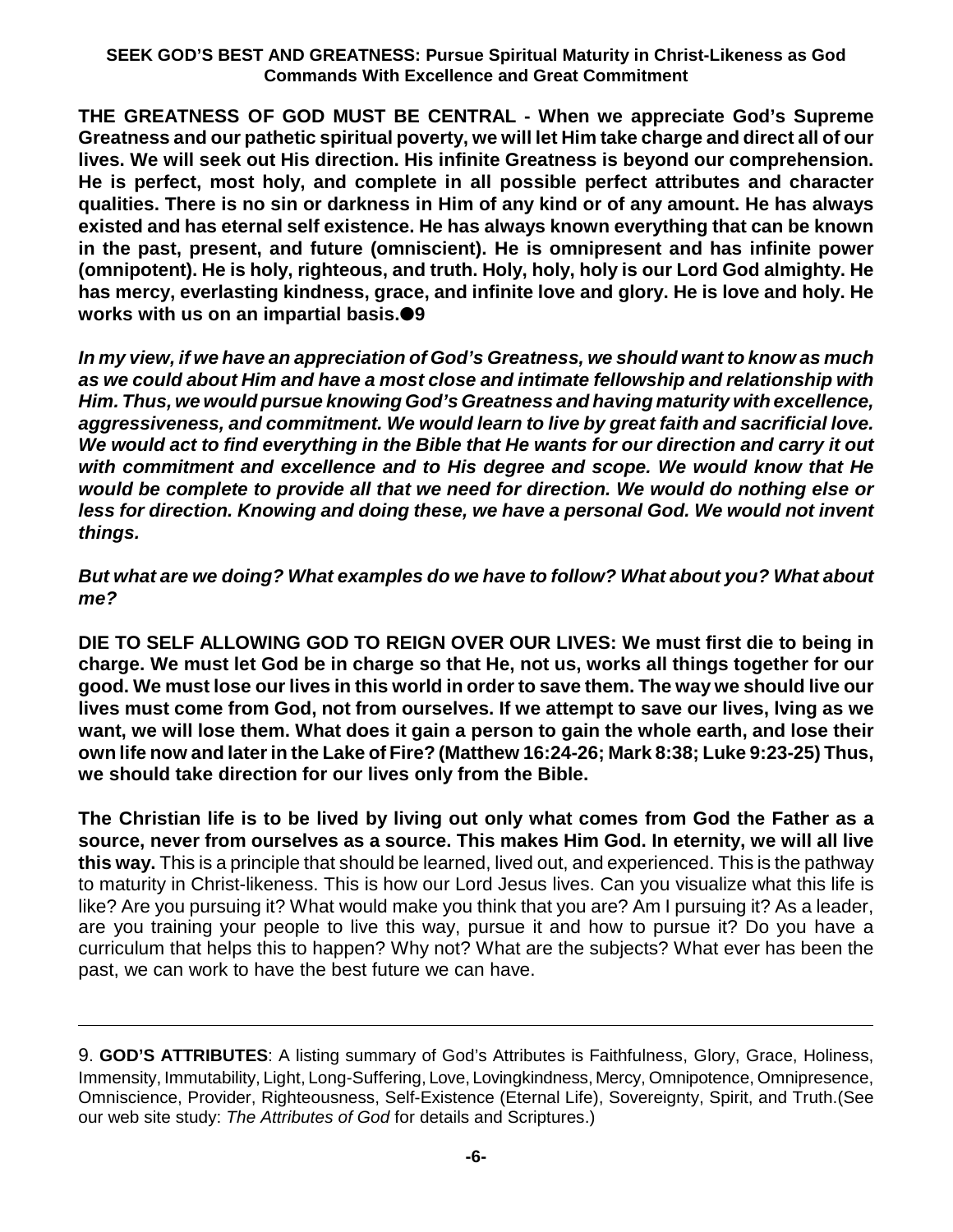*Phillippians 3:13 - Brethren, I do not regard myself as having laid hold of it yet; but one thing I do: forgetting what lies behind and reaching forward to what lies ahead,*

**HEAD SUBORDINATE RELATIONSHIPS:** We must learn to live as Christ lives in spiritual headsubordinate relationships patterned after His walk with the Father<sup>10</sup> as previously discussed. All of life's direction must come from God the Father as a source and head. We must learn to live under the headship and Lordship of God and Christ and have unity with them. There are key principles that should be learned and lived out, including in works. There is much detail involved in these relationships. I have taught these for many years. They are most precious and most needed. We applied them in our marriage.

*Amos 3:3 Can two walk together, except they be agreed?* (King James Version)

**LOVE:** We must love God with our total beings and others as we love ourselves such that we serve God and each other sacrificially (Matthew 22:36-40). When we keep God's commandments, we abide in His love and demonstrate our love (John 15:9-10). This implies that we know the commandments. When we keep them, we live holy and righteous lives. We learn of God's heart. *Such a life is lived on the degree of our love for God that is based upon the degree we appreciate and live by HIS GREATNESS.* We, to demonstrate our love for God and others, must be involved in God's work (having fruit, John 15:8) and serving others from our love sacrificially (John 15:13). Our lives glorify God when we carry out the work that He has given us and efforts we give back to Him in obedience. Not to do so? We certainly will learn many new commandments in heaven.

*Matthew 22:36-40 "Teacher, which is the great commandment in the Law?" And He said to him, "'You shall love the Lord your God with all your heart, and with all your soul, and with all your mind.' "This is the great and foremost commandment. "The second is like it, 'You shall love your neighbor as yourself.' "On these two commandments depend the whole Law and the Prophets."*

*John 17:4 - "I glorified Thee on the earth, having accomplished the work which Thou hast given Me to do.* (Christ glorified the Father. We are to do the same.)

**FAITH:** We must live by faith to trust God to carry out the provisions in His promises. It implies that we know them. We activate our faith to have living faith as we obey the instructions associated with the promise. God responds to our living faith. When we live this way, we live without sin, and we gain more revelation from God. God works through our activated faith and implements what He promises. We cannot please God without living by faith and having works that activate our faith. (We must not live and work things together for a potential good that come from us as source. We are talking about relationships here.) If we decide what to do, we should insure that a principle for what we are doing is in the Bible - from the Father as a source. We should have faith that this is so. Otherwise we can act in charge. (Romans 1:17; James 2:26; Hebrews 11:6; 2 Peter 1:3-8)

Essential to this faith walk, is to trust God, not ourselves, to work all things together for good. We

<sup>10</sup>**. FATHER-SON RELATIONSHIPS:** We learn these by studying the relationships the Father had toward the Son and vice versa. I have studied and taught these for years and have a set of charts on my web site.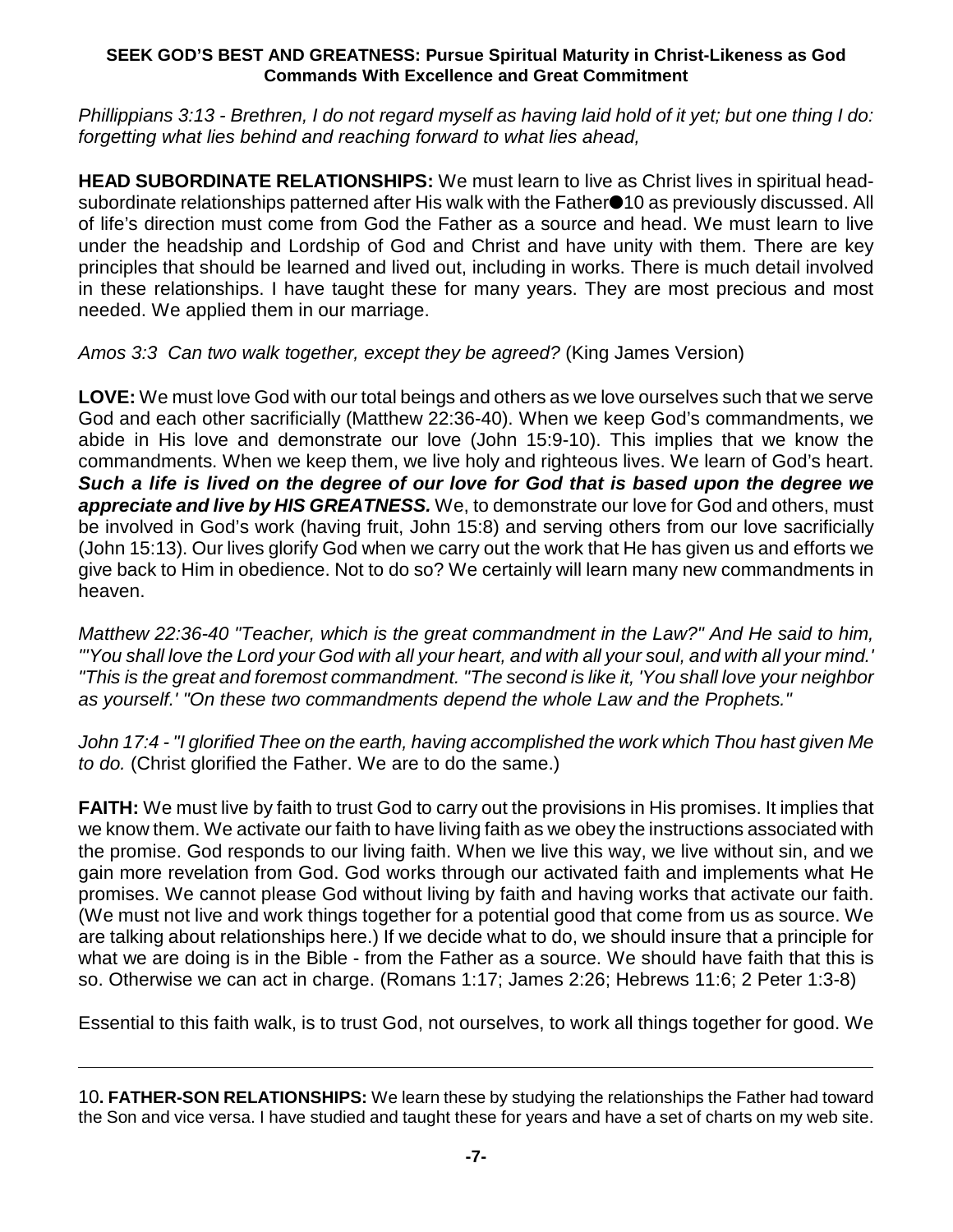do this from our love of Him, by keeping His commandments, and from His purpose for us, help to accomplish His work. When we do, we treat Him as God and glorify Him.

*Romans 8:28 - And we know that God causes all things to work together for good to those who love God, to those who are called according to His purpose.*

When we act to work all things together for good ourselves, even working with the desire to serve Him. we act like the Most High God and we have major sin.<sup>11</sup> We trust in ourselves and we take charge. We do the latter when we decide what to do for direction, instead of carrying out only the direction given in His Word.

**In my understanding, we need to walk by faith in that all of what we are doing came and is coming from the Father as a source - not from ourselves as a source.** It should always be from the Bible in some manner such as in principle so we can tell. But we should know the Bible teachings. *When we live this way by faith, we live without sin because we are doing nothing for direction from ourselves as a source.* This process results when God leads us using His Holy Spirit. It is called being filled with the Holy Spirit as the Holy Spirit leads us and we respond in obedience (Ephesians 5:17-21).

## *No doubt we will learn many-many new promises in heaven by which by faith we are to trust God. As we live by more and more faith, we will receive more and more revelation from God (Romans 1:17). Thus, it is vital to learn to live by faith in our present lifetime.*

**FAITHFUL IN WORKS: The Bible teaches that the saved church, as the Father is working in her, will have works. These include working in the ministry somewhere.** Believers who are mature or who are pursuing becoming mature will be faithfully carrying out God's work somewhere and in some or various ways. Faith without works is dead (James 2:26). If we are connected to Christ as the vine, we will have fruit in God's work. If we are walking as Christ walked, we will be discipling and sharing the Gospel in some manner. If we do not have divine works, we may not be saved.

**OTHER ASPECTS:** There are many others needed aspects. Some we most likely may not know until eternity. But we need to have the proper attitudes such as in the Beatitudes (Matthew 5:1-11) and have and live by the character qualities of Church leadership (1 Timothy 3:1-9; Titus 1:5-10)**. We should have a humble attitude without the need to be first or in charge. (Those wanting to be first will be last and vice versa.) We should trust God, not ourselves to bring the results.** 

**RESULT:** When we live this (the above) way, God will direct every aspect of our lives. He, as a person, will be manifested through us. We will trust Him in every aspect of our lives. We will die to self control and self dependence. We will only have God dependence. **(This must be learned. It can take a bit of time - a lifetime.)**

<sup>11</sup>. **WORKING THINGS TOGETHER FOR GOOD:** We impede our spiritual growth and go in wrong directions when we ourselves attempt to work all things together for good, not taking direction only from the Bible.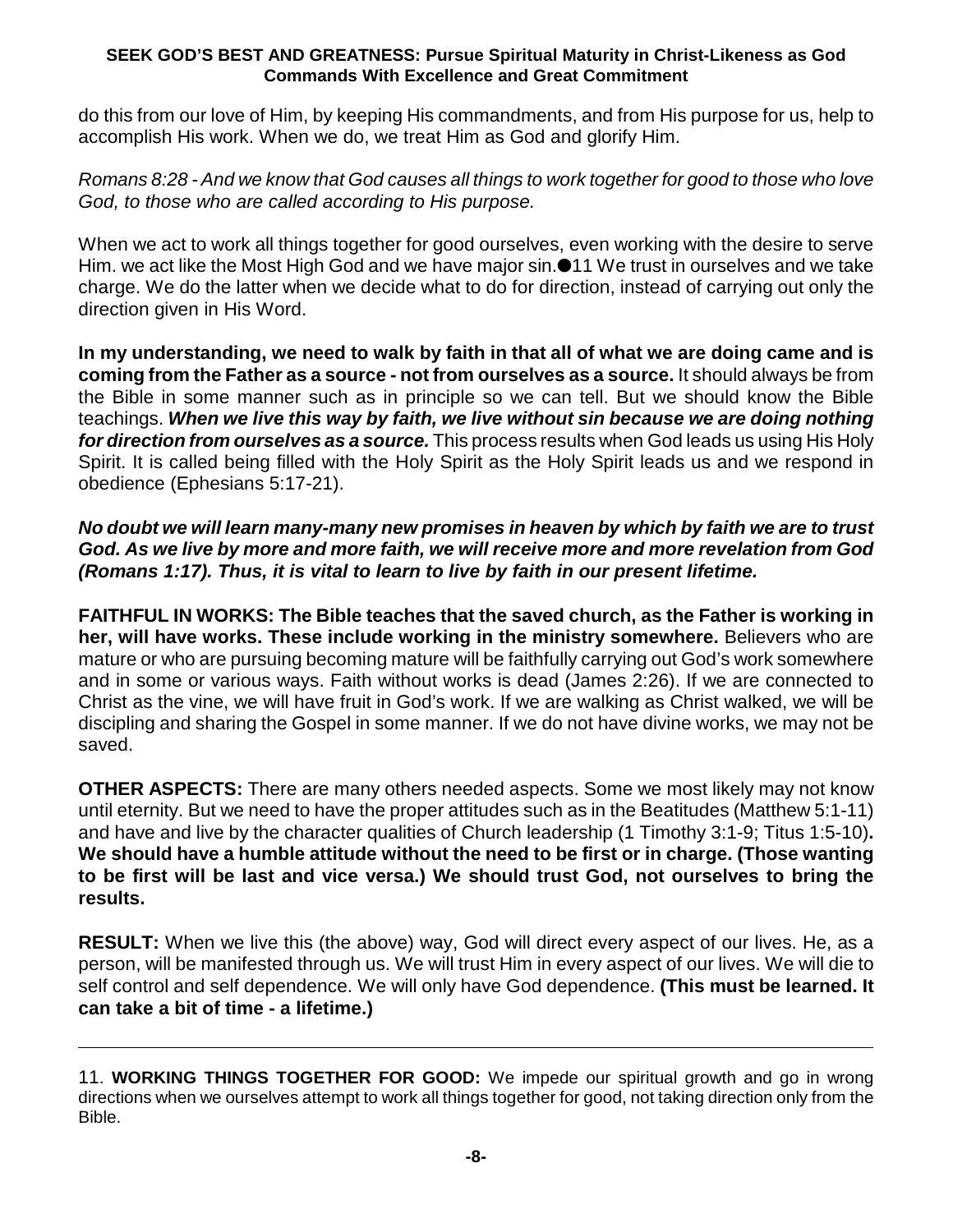## **KEY OBSERVATION: There will be many new things in heaven that we cannot know now. But because we are to train now to live by love and by faith, these principles most likely will be lived out also in heaven. And God is expected to teach us new things, depending upon our spiritual skill levels in these.**

Thus, we should pursue maturity in Christ with excellence and great commitment as God commands. Because knowing and relating to God is all there is, we do not want to make a most terrible mistake by not pursuing maturity as God commands. And God now and especially in eternity may use and build upon our maturities we have at death in different ways than we can know now.

So when you die, what testimony or history will you have in this matter? What will I have?

*The first thing we may need is a wake up call to get us going. I need one. This report brings one.* The problem we now face is that it appears now to be but a short time remaining to the coming endtimes Tribulation. We should do training now with a sense of urgency and plan to obey God in the Tribulation regardless of the suffering that is coming. We should work greatly with our children and youth.<sup>12</sup>

## **BASIC UNDERSTANDING (Review)**

When God is working in us and we are mature, we will be working the works that God the Father is working in us. Our works, or lack of them, demonstrate the degree of our walk with God.

In our understanding, God has planned this lifetime for us, after becoming believers in Christ's Cross, to live under Christ's Lordship and to develop and gain a mature high-skill spiritual ability in Christ-likeness in relationship living. He commands that we pursue this maturity. Having this spiritual ability, God the Father has planned that, in eternity, we will live a perfect spiritual life without sin in a close and intimate relationship to Himself (and to Christ) according to His perfection. We will get to know and relate to Him in His depth-breadth. We will live by His holiness and righteousness in a close and intimate fellowship with Him and each other. We do not know for sure, but the degree we can know of His depth-breadth appears to depend upon the mature skill level we have in spiritual ability at death.

In this development, we need to learn how to live by strong faith in God to act in our lives according to His Truth and promises. We need to learn to live by love that sacrificially serves God and each other, keeping His commandments. We need to know and live by the principles of headsubordinate relationship living patterned after the Father's walk with the Son (Christ) that applies to marriages and families.

12. **WEB SITE:** Check our web site periodically for training and teachings for principles for how we become mature in Christ and glorify God. This will include these foundational aspects and essentials. I have taught many of these for many years. In time, the Lord willing, these materials will be on our web site. Please send us information we may need to add or update.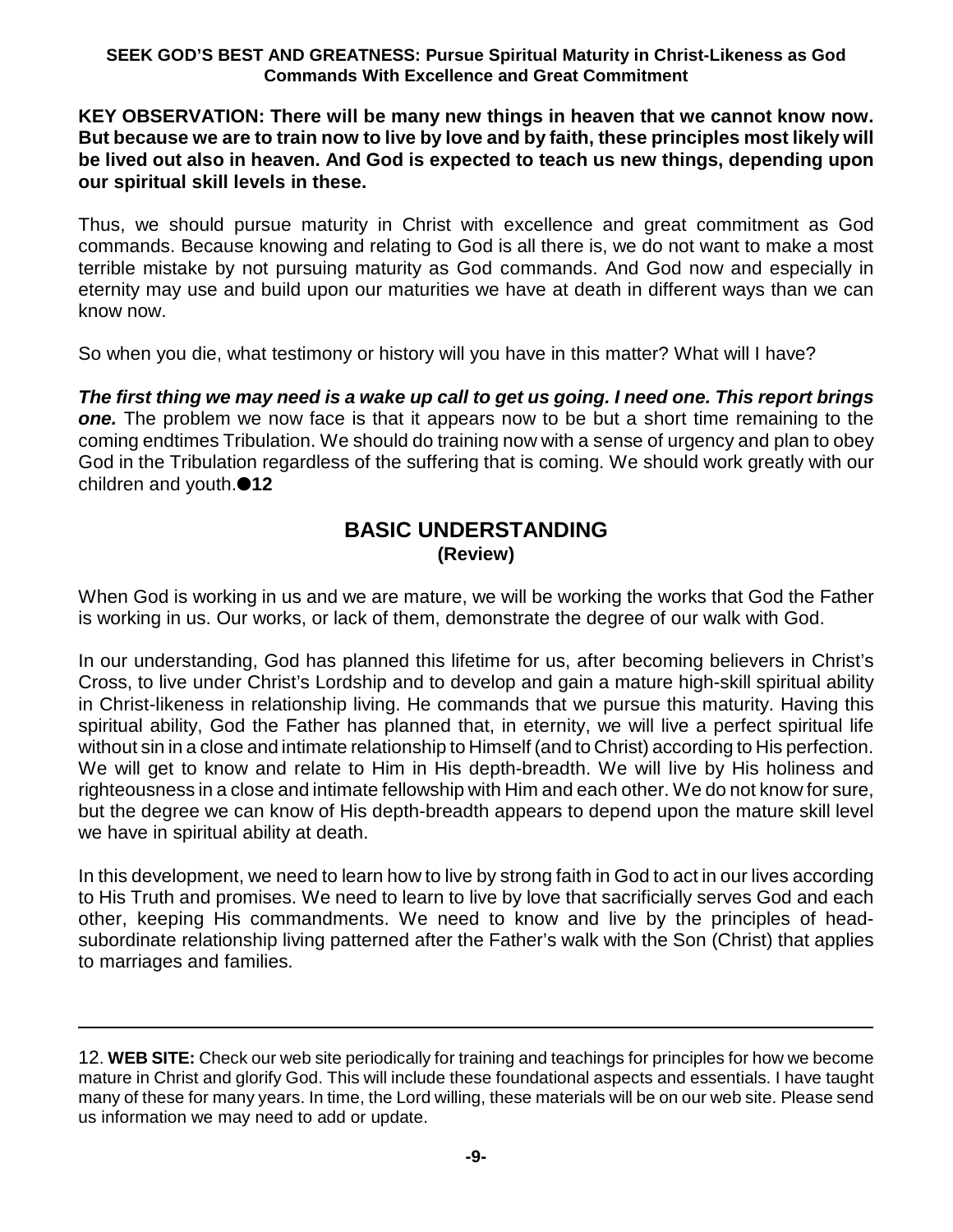With this spiritual ability, we will learn new things of God that cannot otherwise be known both now and especially in heaven. Living a perfect life with God founded on His perfect character qualities without sin from His perfection is all there is. What else can their be?

**We, thus, need now to pursue spiritual maturity, God's way, with commitment and excellence.** But it must be done such that we live out what God is doing in us so that others can see God the Father and Christ in each of us, and no longer see ourselves. This is because we are no longer doing things from ourselves as a source. We should die to self and no longer live with things coming from ourselves as a source - only from God the Father as a source - now only from the Bible. We must trust God, no longer ourselves, to work all things together for our ultimate good. We need to be humble for the spiritual way up is down. Those wanting to be first will be last and vice versa. We need to live the exchanged life with all of God and Christ in all of us.

*Galatians 2:20 - "I have been crucified with Christ; and it is no longer I who live, but Christ lives in me; and the life which I now live in the flesh I live by faith in the Son of God, who loved me, and delivered Himself up for me.*

## **IMPORTANT FOR CHURCH LEADERSHIP TO UNDERSTAND**

*In my understanding, the Bible teaches that the main job and first priority of the Church is to mature her own people in Christ, not to evangelize and work with new people, even though both should be vitally done.* We must not work manly with only the fundamentals (Hebrew 6:1). If we do not mature our own people, new people in the Church will not have much with which to look forward after they learn the basic fundamentals.  $\bullet$ 13

Leadership can know if they are maturing their people by the degree of works that their people are doing under God. Many churches today are dumbing down and are not maturing their people. This is a demonstration of immaturity, not knowing doctrine, not having discernment, and/or even not being Christians.

But most importantly, they will not come to know as much both academically and experientially about God in His depth-breadth both now and especially in eternity. And the Bible teaches that if we do not take care of our own, we can worse than unbelievers.

*1 Timothy 5:8 - But if anyone does not provide for his own, and especially for those of his household, he has denied the faith, and is worse than an unbeliever.*

# **WE MUST PAY ATTENTION:**

13**. CONTINUED LEARNING**: When I became a Christian, I studied much and wrote many reports. Our pastor preached mostly fundamentals. So after about 10 months of learning, I learned but little new from the pulpit. This situation can be very prevalent today.

I took a Greek class many years ago. The professor continued to work as the lowest common denominator of the class. As a result, half way through the course, half of the class left. There was no point in remaining. They were learning but little.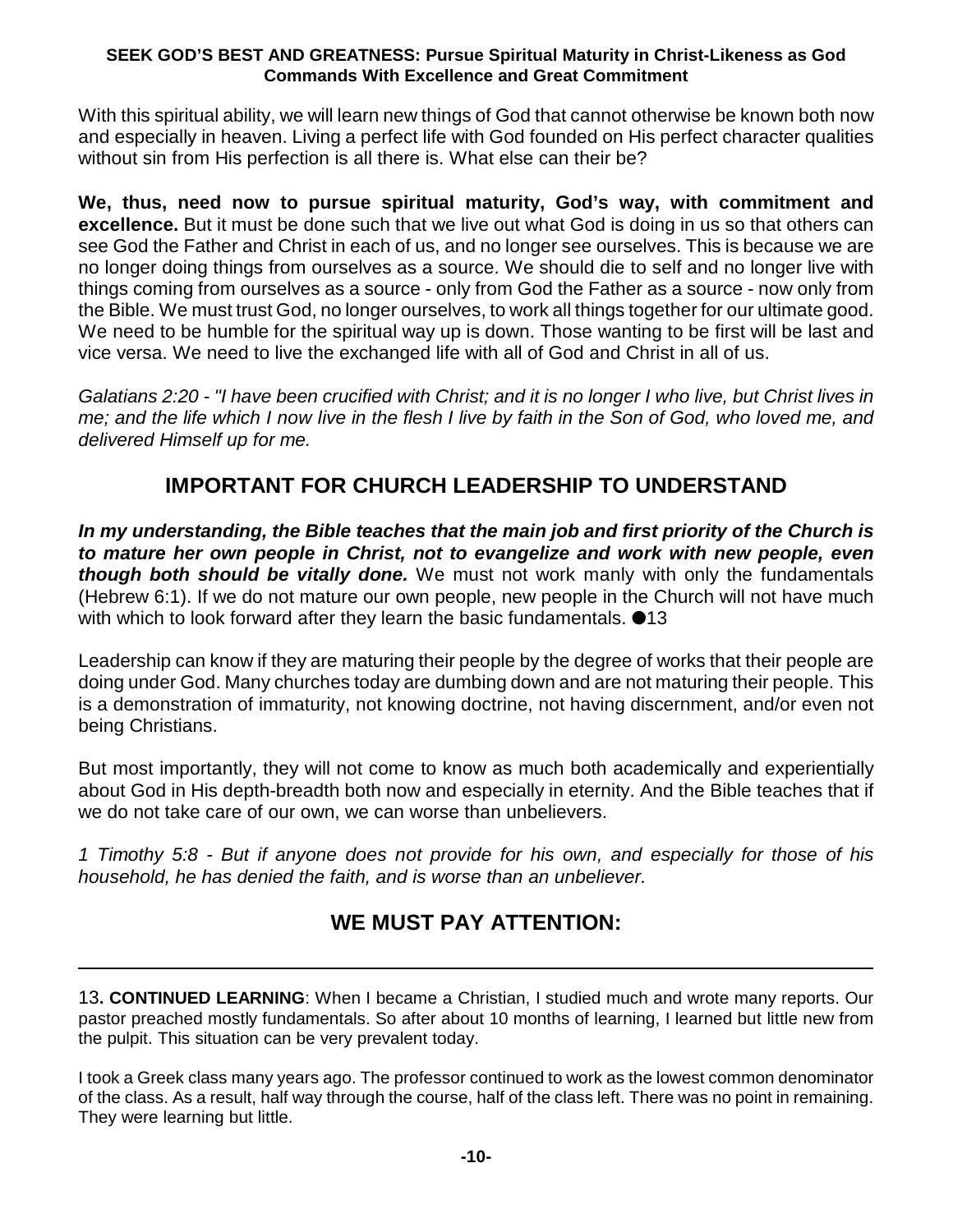## **THE SPIRITUAL MATURITY WE HAVE AT DEATH, WE MAY HAVE FOREVER**

*The Bible does not teach directly that we will all have the same maturity in Christ-likeness in heaven or that it will not or can increase in heaven.* **He has left it as a matter of faith that we pursue maturity now as He commands.** We cannot know for sure, but there is a strong implication in the Bible that the spiritual maturity we have at death we can have forever without any further increase. We will gain much more knowledge and wisdom. But our ability to handle these depends upon our spiritual ability. Thus, we can limit the depth-breadth of what God desires to give us now by not pursuing maturity now as He commands. God may increase our maturity in heaven a different way than we can know now, based on the foundation we develop now. But we are not told.<sup>14</sup>

**As being discussed, it appears that God may have given us only this lifetime to develop this maturity in Christ.15** The environment used to develop maturity now will not exist in heaven. Thus, it appears very likely even though we cannot know for sure that the maturity we have in Christ at death, we can have forever without further opportunity for improvement. We will of course gain more knowledge and wisdom. But our ability to handle and live by it may depend upon our spiritual **abilities.●16 ●17** 

14**. EQUALITY:** I realize we may not all agree here. We want everyone to have the same benefits in eternity. There will be children when the Rapture comes. What maturity will they have? I believe that God will give them some minimum maturity. But is this God's way that all will have equality in heaven? I do not think so. His way is not ours. But what if our maturity is fixed forever at death. If it is, there is a great eternal penalty for not now pursuing it as God commands. Can you show from the Scriptures it is not?

15. **HEDGE:** We must hedge about being wrong if we do not believe that our spiritual ability we have at death can be fixed forever to be true such that we ensure to pursue maturity as God commands. Pursing maturity as God commands, then we will have the best that God desires whatever the results and whatever is in the future.

16. **FAIRNESS**: Many have problems with the concept that our spiritual ability can be fixed forever at death. They have problems because they want those who die as children and those who die soon after becoming a Christian to have the maximum maturity. But our God did not promise equality, only fairness. Whatever He gives us is holy and righteous, even though we do not all have the same abilities or revelation of Scripture. It is better to exist and go to heaven with some maturity, than not to exist. We also have wonderment how God can place people into the Lake of Fire forever. Such a concept for eternity (forever) is unfathomable.

17**. WHAT IF**: Churches act as if their maturities or what God requires of us in this lifetime will some how work out regardless of what they do. Many if not most are only using first-level training that does not get the job done. We state that in our faith, even though all Christians do not agree, we believe the Bible to teach that the spiritual maturity and spiritual ability we have at death we most likely will have forever without further opportunity for Improvement. God may have chosen this lifetime with the Cross in order to understand what mature sacrificial love is all about. The Bible does not state directly, but there are several reasons (not proofs) why we believe this can be true. If we obey God and pursue maturity as He commands, we will have (continued...)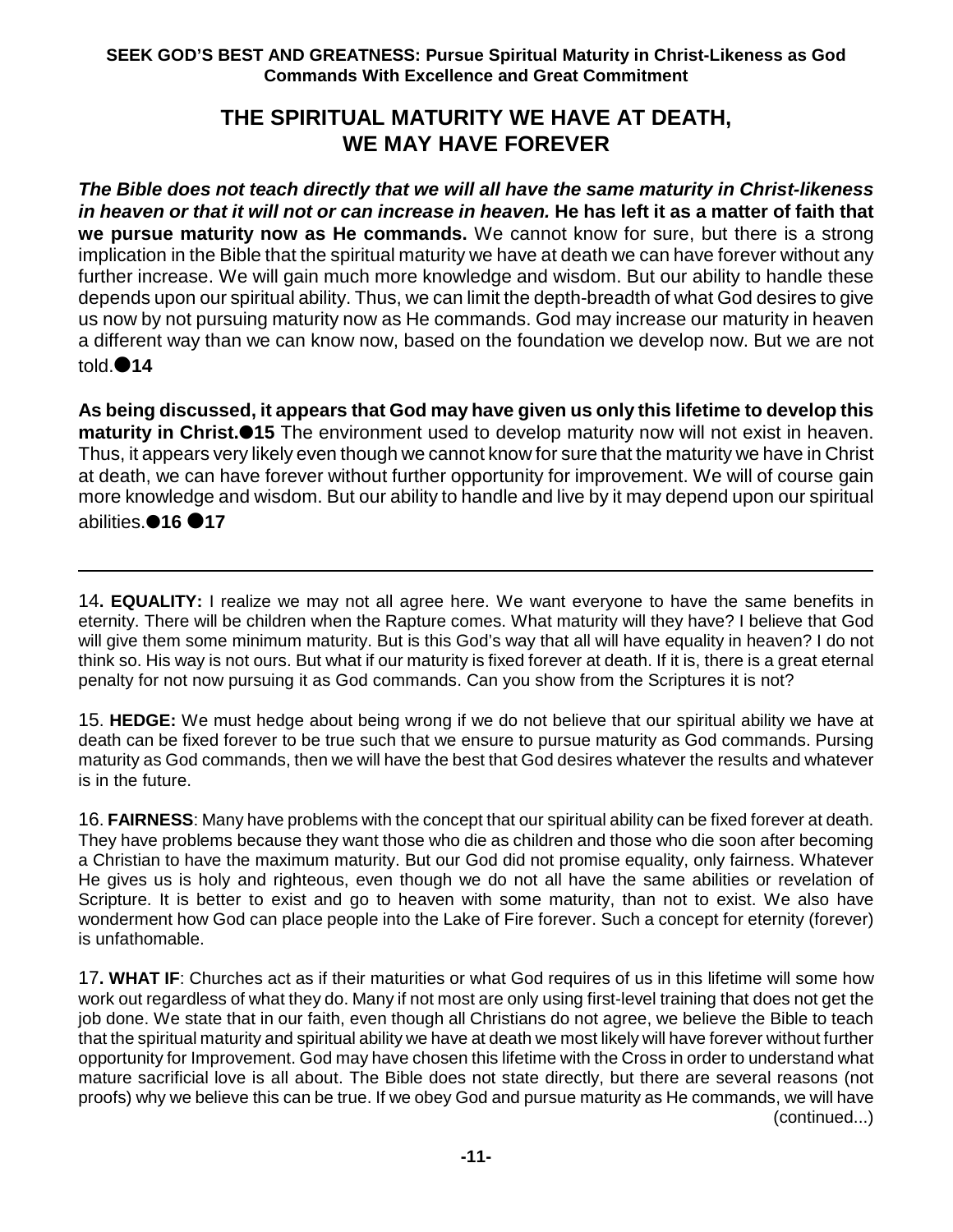*Because God commands us to pursue maturity, there most likely can be penalties and short comings in our spiritual lives if we do not become mature. If we loved and believed God, we would with commitment pursue maturity and learn all we could about Him and how He relates to us. But others who love God less and believe God less demonstrate their beliefs by how they live,. Can they in reality expect to learn as much about God in eternity? The whole Bible teaches there is judgment for disobedience. Blessings come in obedience. We are rewarded and judged according to our works. It appears very strongly there will be different levels of maturity in eternity.*

**God may** *have provided this lifetime because it may not be possible for us to learn to live by the sacrificial love to the degree that was demonstrated on the Cross, without having the Cross.* **(The Father was willing to break spiritualfellowship with His Son while His blood was purging our sin -** *My God, My God, Why Has Though Forsaken Me? Is there any greater love?)*

## *John 15:13 - "Greater love has no one than this, that one lay down his life for his friends.*

The question before each of us, do we want to train to live His way in excellence having His best or just rock along hoping for the best and that things somehow will work out for the best? There is a price to pay in our development that includes suffering, trials, denial of self, temptations, sacrificial serving, and some tribulation. Do we want to pursue maturity such that we have the ability to live out the higher skill levels of His perfection? What else is there of value?

**What we are presenting is certainly not totally complete, and we can be wrong in some ways. This is because we do not have complete information and we cannot know now much about what eternity will be like. But the Bible does give us insights for the Christian life in eternity and what we now are to pursue under God. It also shows what we can eternally forfeit by not obeying God now to the degree that He commands and desires.**

*This present earthly life is the only one we will have before eternity. We must not waste it. So why not pursue it, as God commands that we do, with excellence and commitment under*

17(...continued)

the best we can have. *But if we do not pursue maturity, and it indeed is fixed forever at death, we have made a most terrible eternal mistake. God has left the situation as a matter of our faith.* 

However, to me, this lifetime makes the most sense if our maturity is fixed forever at death. Otherwise, why this lifetime? God has given the matter one of personal choice to receive the Cross and to pursue maximum maturity. If our maturity can increase In heaven, God just could have created us with the maturity He knew we would have at the end of this lifetime, and avoided sending anyone to the Lake of Fire. God may develop more aspects with different techniques in eternity that we cannot know now based on the development we have now in this lifetime. *But as stated, if we pursue maturity as God commands, it will not matter which is the actual situation.*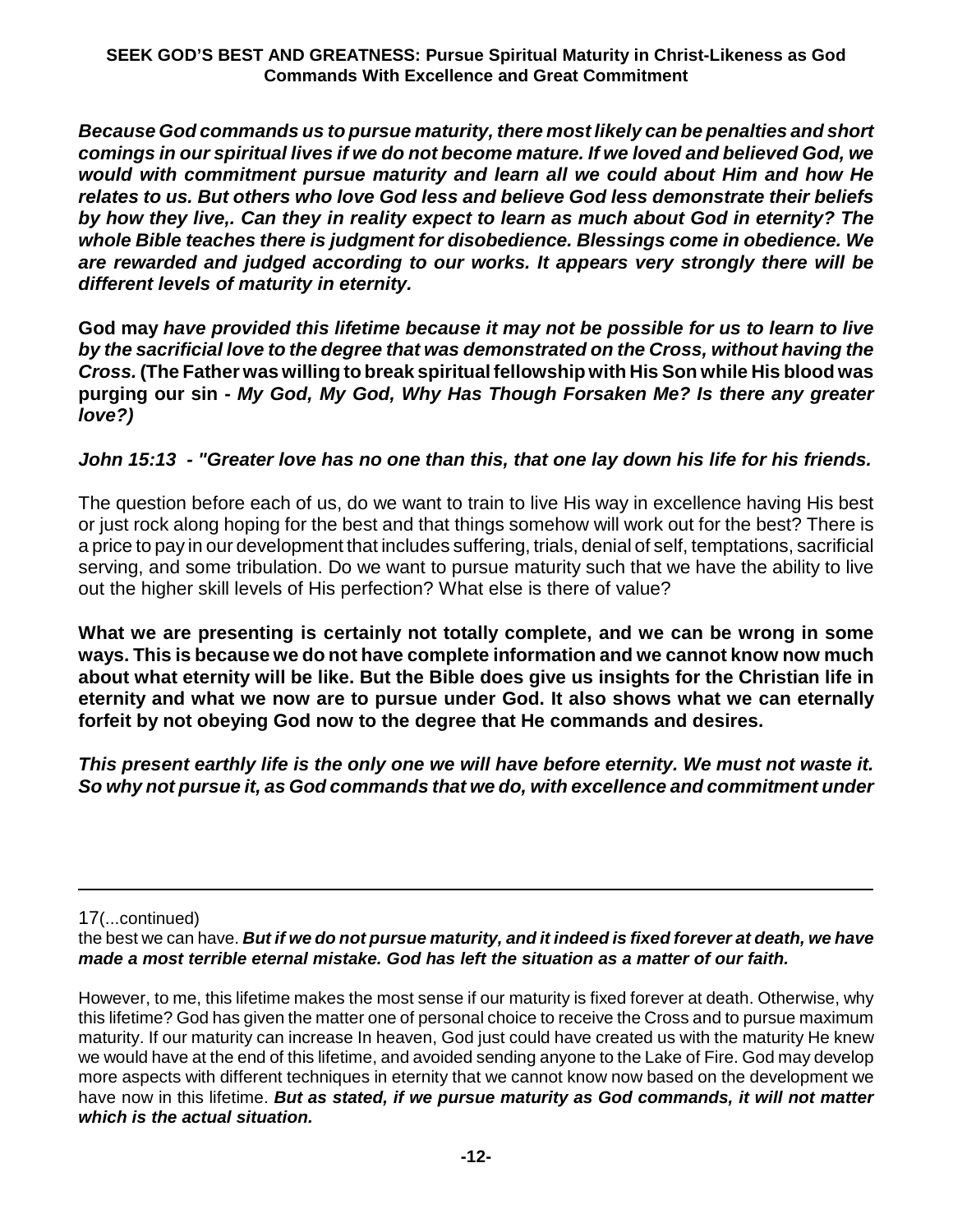**God's leading.** But what are our churches doing?●18 What are you doing? What am I doing? To me it is terrifying not to have God's best that He has planned for us as we enter eternity. There is no second chance. But we can now seek out God's wisdom and begin to obey it.

*Proverbs 1:7 - The fear of the Lord is the beginning of knowledge; ..*..

## *The Bible implies, does not teach directly, that our maturity in Christ can be fixed forever at death, in at least the following ways (these are indicators, not proofs):*

**ONE:** God commands us to pursue this maturity. Thus, it is important to Him that we pursue it for whatever reason He may have. To us, it includes having the ability to know and relate to God in His Greatness and Great Glory, especially in eternity. It allows us to have a greater ministry now using greater love and faith. *We can more greatly glorify God and enjoy His presence*.)

**TWO:** The biblical events over history from Genesis to Revelation, such as salvation in the Cross, growing in discipleship, and helping to accomplish God's work are designed to lead us to gain maturity in Christ. The Jew and Gentile believer are now one in Christ with only Christ having preeminence and first place. God established a spiritual warfare between Christ and Satan for an environment to help develop our maturity. (See my report: *God and His Greatness Must be Central*.)

**THREE:** The current developing environment of the world, the flesh, and the devil is not allowed in heaven. (This dynamic will not be in heaven.)

**FOUR:** The spiritual mistakes we make in our development are sins. No sin (no spiritual mistakes) is allowed or will occur in heaven. Our depraved natures that can sin are taken away from us. Our divine natures cannot sin - make no sinful mistakes. (This dynamic to sin will not be in heaven.)

**FIVE:** God chose to create us immature and a need for this maturity development.

**SIX:** We, in analogy, are planted in the ground as a seed that must be planted and then, die, sprout, grow to a mature plant or tree having fruit. The more it is watered and fed, the higher and stronger it will become (gaining more maturity) and the more fruit it will have. *We cannot gain new life without dying to self and let God take over.*

**SEVEN:** There are Scriptures that may support the concept:

*1 Timothy 4:8 - but godliness is profitable for all things, since it holds promise for the present life and also for the life to come.* 

*Hebrews 11:35 - Women received back their dead by resurrection; and others were tortured, not accepting their release, in order that they might obtain a better resurrection;*

18**. CHURCHES:** Our churches, even though doing many good things with many good results are doing the inverse of becoming mature in Christ. They, in their dumbing down, are rapidly becoming the immature church with a loss of biblical intellect with a low plateau of biblical knowledge. *Leadership is responsible.*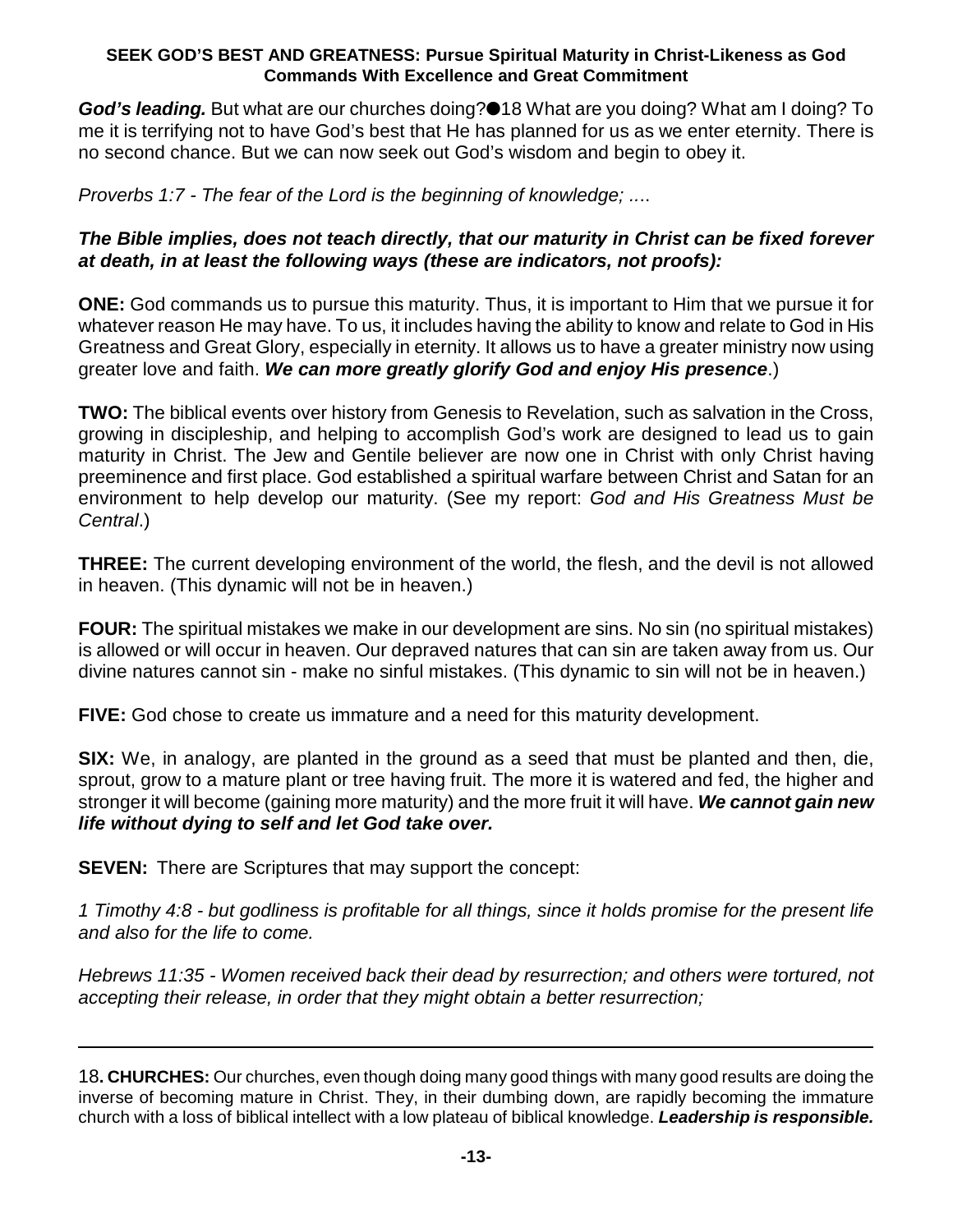**EIGHT:** According to the parable, in heaven some may reign over 10 cities, and some over five. We receive different rewards depending upon our works now here on earth. (Luke 19-27; 1 Corinthians 3:10-15)

*What if it is true that our spiritual ability is fixed forever at death? Can one prove from Scripture it is not regardless of what we may want to believe? God may use our maturity in ways in eternity we cannot know now.* Of course, it is needed now for ministry and relationships and it, by obeying God in more depth-breadth, allows us to glorify Him more greatly. In my understanding, the degree of our maturity can limit the degree or skill level of the mature holiness and righteousness we can live under God. It limits the degree He can use us and the degree we can know Him in His depth-breadth now, but especially in eternity.

*It would seem that if our maturity can increase in heaven, then why would God have this lifetime with suffering and sending many to the Lake of Fire? Why did He not just create us with the projected maturity He knew we would have in this lifetime at our death? He then could have avoided sending anyone to the Lake of Fire. He could have avoided the most terrible suffering that is going on in the world today and through the years. But He did not choose to do this. Of course we all still have questions.*

*If we will pursue maturity with commitment and excellence as God commands, it most likely will not matter what we believe about whether or not our spiritual maturity is fixed forever at death. We will have the best that God plans for us. But the important thing is to pursue this maturity as God commands and with the necessary ingredients of living by God's Greatness, faith, love, and head-subordinate relationships. If we do not? We should ensure to have these topics or ingredients in our training as previously described.*

Church and family leadership should take action to help train their people so that they and themselves indeed become more mature in Christ to the maximum level they understand. They should train and live out the example. The problem is that leaders very often show the way through doctrinal academic training, but do not lead the way with a life that is lived out with testimony and experiential training that shows to us what God the Father is like. They seem to present an ideal life in a manner that no one has lived that way - no testimony. To show what He was like, the Father worked in Christ and the Father's life was demonstrated by Christ's life. We are to live this way and have a resulting testimony.  $\bullet$ 19

# **EXPECTATIONS, CONSEQUENCES, AND RESULTS**

## **ANTICIPATION:** *When we enter eternity, we anticipate that we will get more commands to*

19. **BELIEF:** Believing that maturity can increase in heaven (or not paying attention to it either way) has led or allowed churches to dumb down their training in order to reach the youth, believing they are not eternally hurting their people. Thus, this is an item in the spiritual warfare. This may be one reason why God has left the situation of whether or not our maturity can increase in heaven as a matter of faith. If we obeyed God's command, we may not need to know. But our churches are not doing it. This dumbing down is leading to the disobedience that allows Satan to bring the endtimes Tribulation. Thus, the situation is a spiritual warfare item.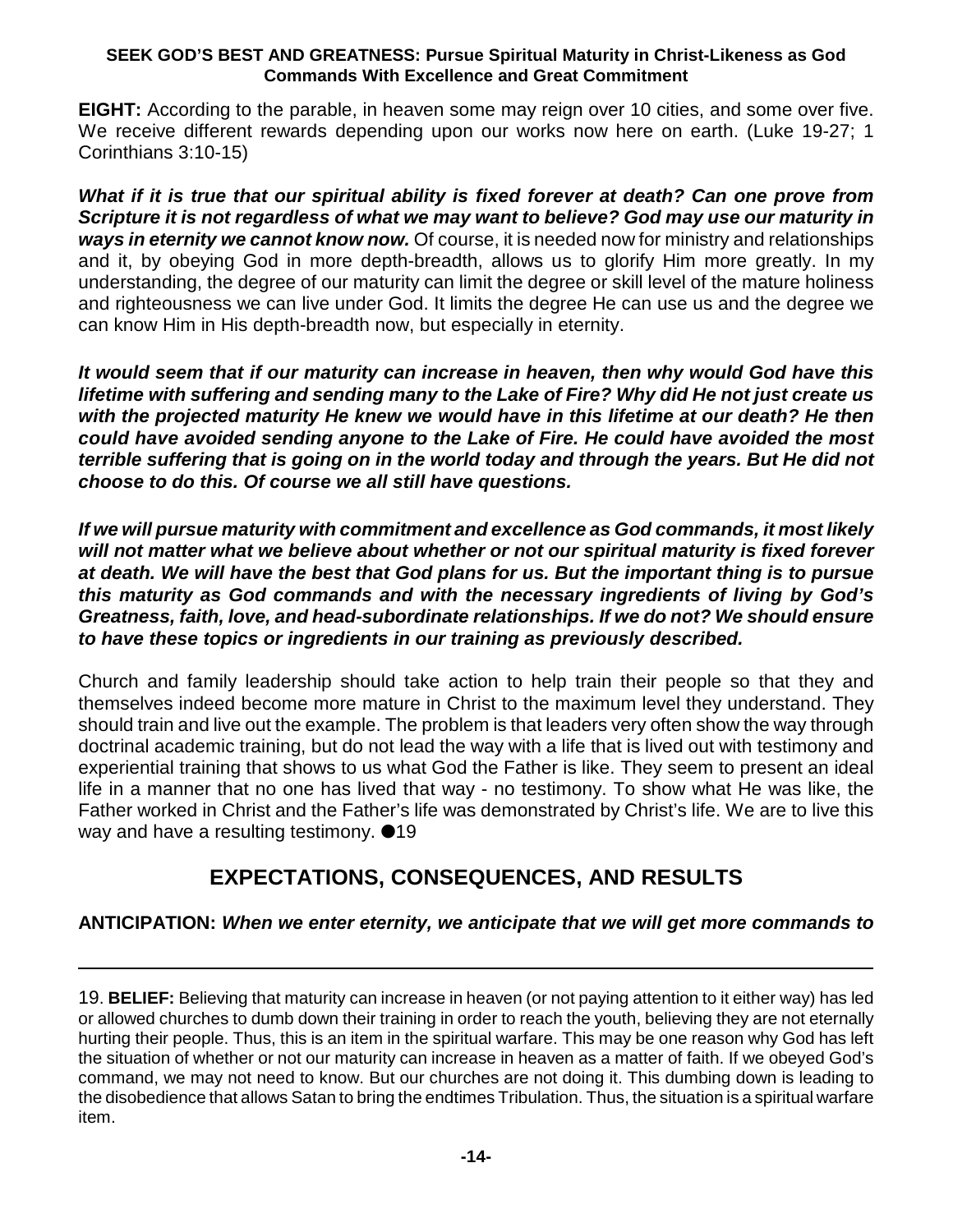*obey and promises by which to trust God. We will get more leading by which we should believe is coming from God. Our divine natures, trained in this lifetime, will only respond to* God's leading. God will give us more work to do. To receive new revelation from God, we anticipate that we should enter heaven with the spiritual ability to walk by faith. If we are to keep new commandments, we anticipate that we should enter heaven with the spiritual ability that loves God and serves Him and others sacrificially. These can be done at a higher skill level if we have a greater spiritual maturity in Christ-likeness in relationship living as we enter heaven.

*We anticipate the above because God planned and commanded us that we develop these skills in this lifetime. Not to do so can be to make a most major and eternal mistake.* Those with the greater maturity most likely will be used of God in greater ways and will learn more of God. All will lean more of God, but the degree and depth can depend upon one's maturity. Apart from knowing and relating to the perfect God in eternity, there is nothing. *He is the only one of value, and we become of value when He puts Himself in us. So why not pursue God's best with commitment and excellence?*

*Again, what if our maturity is fixed forever at death? Not responding to God's command to become mature, then, can be, as stated, a most terrible eternal mistake. It might in some manner limit our knowing and relating to God in His depth-breadth. As far as we understand now, there is no recovery after death. Apart from knowing and relating to God, there is nothing.*

As stated, God may use our maturity in eternity in ways we cannot know now. If we appreciated God's Greatness, would we not pursue becoming mature as He commands with great commitment and diligence. This is so we could know and relate to God in the best that is possible - to know the maximum about Him and having all that He has for us? I would think so. What else is there?

But what are we doing?

## *Thousands of churches today are failing away by dumbing down their training and by not maturing their people in Christ. We believe that this can be bringing eternal harm to their people and helping to bring the endtimes Tribulation. They have lost their excellence before God and appear to no longer have needed Scriptural discernment.*

We should understand that we can only live a righteous and holy life with our God directing everything. Apart from Him and Christ, we can do nothing.

# **ETERNAL ASPECTS: SEEING GOD THE FATHER AND THE MANIFESTATION OF HIS GLORY**

**NEEDED UNDERSTANDING:** *God the Father with the Lord Jesus Christ and the Holy Spirit are the only ones of great (infinite) value. We become of value when God places Himself in us. We must realize that the reason we are here is to gain the ability to know and relate to the perfect God in His perfect ways throughout eternity. We have value when God places Himself in us and when we live out what He is directing us to do. There is nothing else. Thus, we should pursue it under His leading to the utmost with great commitment and*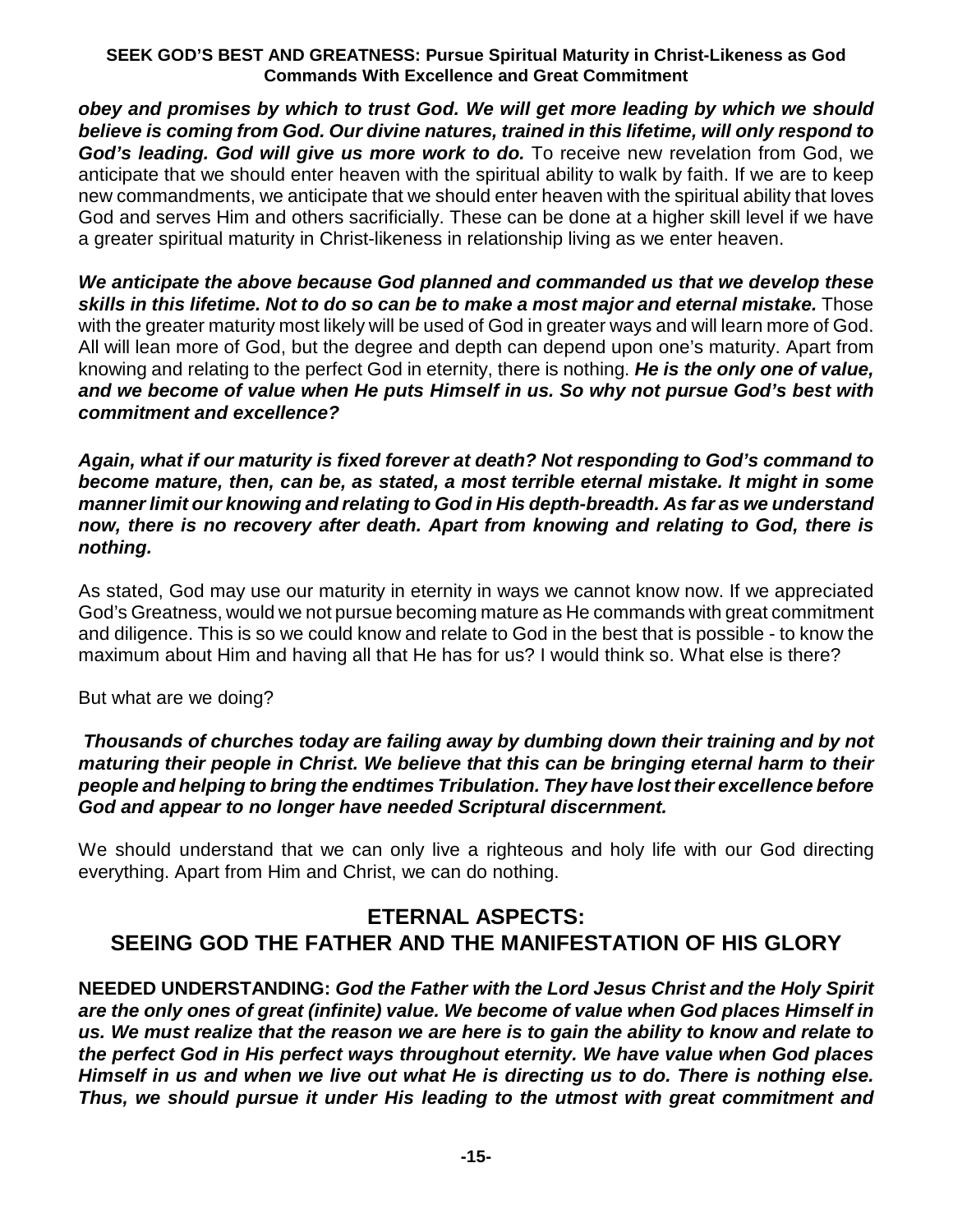## *excellence. We are to be eternally minded.*

*We, in my understanding, in eternity, will see the Lord Jesus Christ physically. But since there will be billions of believers in heaven, we all cannot expect to be near Him. There most likely will be a chain of command.*

*But also most likely, as stated, we will never see God the Father visibly (not now or) in eternity (John 1:18; 6:46). He is omnipresent and deals with billions of persons all simultaneously. He is everywhere all at once.* We can know much about who and what He is by studying His Attributes and Character Qualities and what the Bible teaches what He is like and what He does with them. We see the Father spiritually speaking in relationship living illustrating His character and who and what He is through our Lord Jesus Christ. This happens as Christ lives His life before us doing only what the Father is doing in Him - what is coming from the Father as a source. When He lives this way, we no longer spiritually see the Lord for He from Himself is doing nothing. He and the Father are now one. We are to live this way and become one with the Father and Christ.

In eternity (and now) as discussed, God the Father can be seen in us as we live out what the Father is directing us to do in thought and in action. He will lead us individually in different ways and in different amounts. Thus, as we live this way and observe each other, we will learn, spiritually speaking, what God the Father is like. Of course, in much more so, as we observe the Lord Jesus Christ. But we need to know the new Bible we receive in heaven in order to recognize the Father in others. Of course the Glory of God will be known by the perfect environment in which we will live in eternity.

## *We will be one with the Father and with Christ. We must live this way to live without sin and to live holy and righteously. We will live by faith that what we are doing came from the Father as a source and not from us. We will obey His commandments from our love for Him and Christ. As we do, the Glory of the Father, our perfect God, is manifested through us, and we glorify our God through our actions, carrying out what came from Him as a source.*

(The problem today is that we do not normally live this way so others can see God in us. We want to do things our way. We are more academically than experientially oriented. We want to be in charge. Thus, when we do, we see apostasy and immaturity, not God the Father. If we lived God's way so people could see God in us, they would come to God to become saved, wanting to have the same life. This is the Word of God being lived out. It is God's Word that draws people to Himself. Our Lord Jesus Christ is the Word of God. They should see the Christ - in us - to become saved. When they do come to us, we should have the method and procedure by which God uses to bring them salvation.) **20**

**As we live out our lives before the Lord only doing what comes from the Father as a source, and as we view each other, we will see God the Father in all His Glory living through our**

<sup>20</sup>**. MUST LIVE THE EXAMPLE:** I had a secretary years ago who had a group of Christians from a wellknown Christian organization tell her that if she would believe in Christ and His Cross, she could have the same life they did. She took one look at their lives and walked away without receiving the Gospel.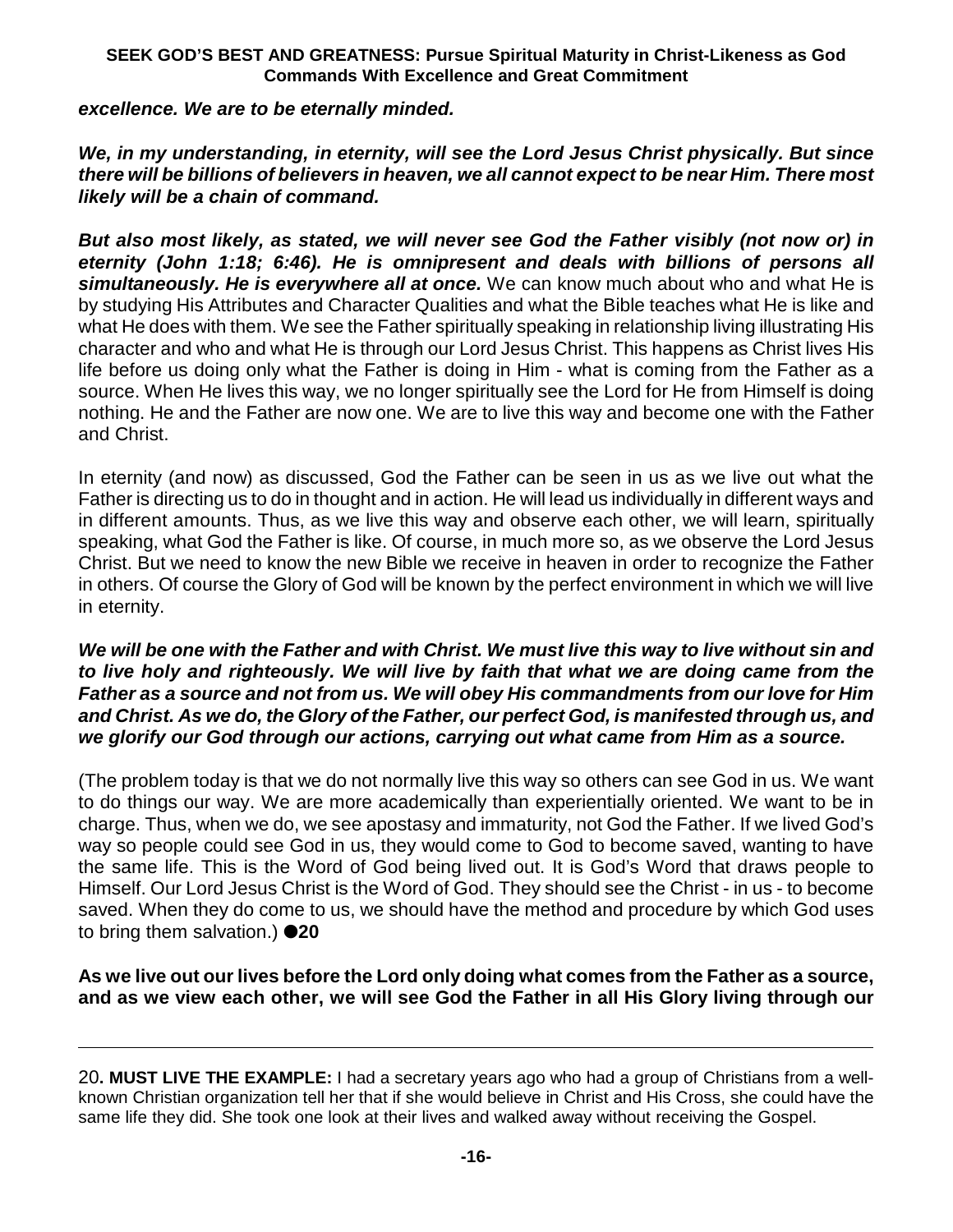**lives and before us. We will not see ourselves, because, we, from ourselves, will be doing nothing. This may be one of the major ways God the Father demonstrates much of His Glory and who and what He is. It is a major way we are allowed to see Him.**

**Thus, for God the Father in His infinite depth and breadth to be known and seen, we should become mature in Christ-likeness in relationship living. We must live only by what comes from God the Father as a source. Then it will be God all in all as the Bible teaches will be in eternity as Christ delivers up His Church to the Father.**

*1 Corinthians 15:28 - And when all things are subjected to Him, then the Son Himself also will be subjected to the One who subjected all things to Him, that God may be all in all.*

But for us to see God the Father in others in His depth-breadth, we need to have the spiritual ability to recognize this life in others. Thus, we must know the Bible teachings, including those taught to us in heaven. Understand that the Jews at the time of Christ did not recognize God the Father in Christ. People could see God the Father in Christ only by knowing what the Bible teaches and then they needed to live by faith. We will only be able to see God the Father in others to the degree that we know and understand His Word. We will learn much more of His Word in heaven, and most likely from our Lord Jesus Christ. But all of this requires a life that is lived with mature love and mature faith in divine head-subordinate relationships.

*John 14:7-11 - "If you had known Me, you would have known My Father also; from now on you know Him, and have seen Him." Philip said to Him, "Lord, show us the Father, and it is enough for us." Jesus said to him, "Have I been so long with you, and yet you have not come to know Me, Philip? He who has seen Me has seen the Father; how do you say, 'Show us the Father'? "Do you not believe that I am in the Father, and the Father is in Me? The words that I say to you I do not speak on My own initiative, but the Father abiding in Me does His works. "Believe Me that I am in the Father, and the Father in Me; otherwise believe on account of the works themselves.*

We will live by faith that God the Father exists and will fulfill the promises that our Lord Jesus will teach us. We can learn more of God and be used of God in greater, deeper, and wider ways if we have a very mature life of living by faith and by sacrificial love in head-subordinate relationships. So we should pursue maturity now as God commands with excellence whether or not the statement that our spiritual maturity can be fixed at death is correct. We cannot please God without living by faith (Hebrews 11:6) because He cannot reveal as much about Himself otherwise as He desires. Also if we do not live by faith, we will sin. We sin because we depend upon ourselves instead of upon God. We do what comes from us, and not from God. Thus, we by necessity will live by faith in eternity.

We will also live by sacrificial love keeping God's commandments. But if we do not live by sacrificial love, we are nothing, even if we know all knowledge and live by great faith. This is because we must live by love, keeping God's commandments, in order to live holy and righteously, and abide in God's love. This is necessary to know of God and His heart in His depth-breadth.

*1 Corinthians 13:1-3 - If I speak with the tongues of men and of angels, but do not have love, I have become a noisy gong or a clanging cymbal. And if I have the gift of prophecy, and know all mysteries and all knowledge; and if I have all faith, so as to remove mountains, but do not have*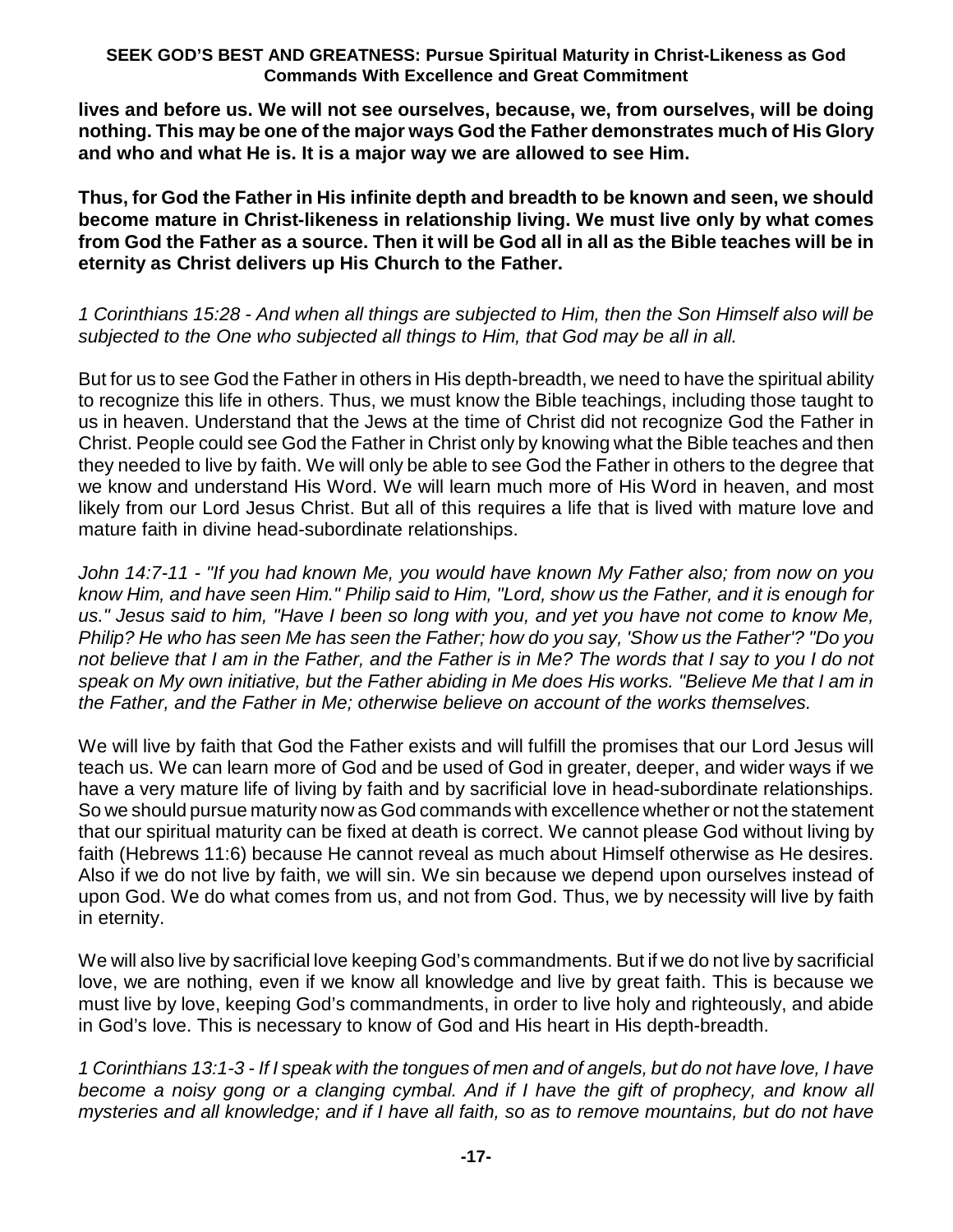*love, I am nothing. And if I give all my possessions to feed the poor, and if I deliver my body to be burned, but do not have love, it profits me nothing.*

*In summary, we must walk by fath to live without sin and to receive new revelation from God and to have God work all things together for our good. We must live by sacrificial love serving God and each other by keeping God's commandments in order to live holy (with a pure heart without any immorality) and righteously, accomplish God's work, and to know God's heart.*

### *Matthew 5:8 - "Blessed are the pure in heart, for they shall see God.*

We should realize that God's standards are different from ours. So we should hedge about the situation that our maturity can be fixed forever at death and pursue what God commands. If we love God, we will do as He commands and pursue becoming mature with commitment and excellence. He is in charge. *Church and family leadership should ensue this happens.*

*However, we also should be examining the trends and signs to see where things are going and whether the endtimes Tribulation could be coming soon. We should learn how our faith and love is lived out and can increase as we undergo suffering in the coming Tribulation.*

## **VERY IMPORTANT: WHAT IS OUR POSTERITY BECOMING?**

Even though there are many exceptions and varying degrees of obedience, our churches are now trending to teach only first level training to reach the youth without also teaching in depth-breadth to mature their people. They are not adequately doing local area-wide evangelism. *If we are to have a posterity that knows and relates to God from maturity, we should train our youth with some urgency to become mature in Christ with great commitment and with excellence*. Very few know and can teach the Bible below the notion level.

Failure to do so will result where the trends are now going to an immature church with a loss of biblical intellect and with a very low plateau of biblical knowledge, including that of Bible prophecy. There will be very few who can teach God's Word in any depth-breadth leaning to bringing people to maturity in Christ. There can be much fewer who are mature in Christ. *As s Church and family leader, do you want to be responsible for this trend and result?* Very few now know what is coming with the calamity that will bring the Tribulation and its world government. They do not know what will happen and what they will experience when the Tribulation comes. Most do not know and realize what they are forfeiting if they are not pursuing a maximum maturity in Christ.

The problem we have now is that our leaders do not know what and how to train such that their people gain a maximum maturity They do work for some good things. Many work for some spiritual growth, but not maturity. Many work to do some evangelism, but do not work with other churches to evangelize complete local areas. Most very likely do not have and do not know what is the needed curriculum with printed existing materials. What is your Church doing? What is mine doing?